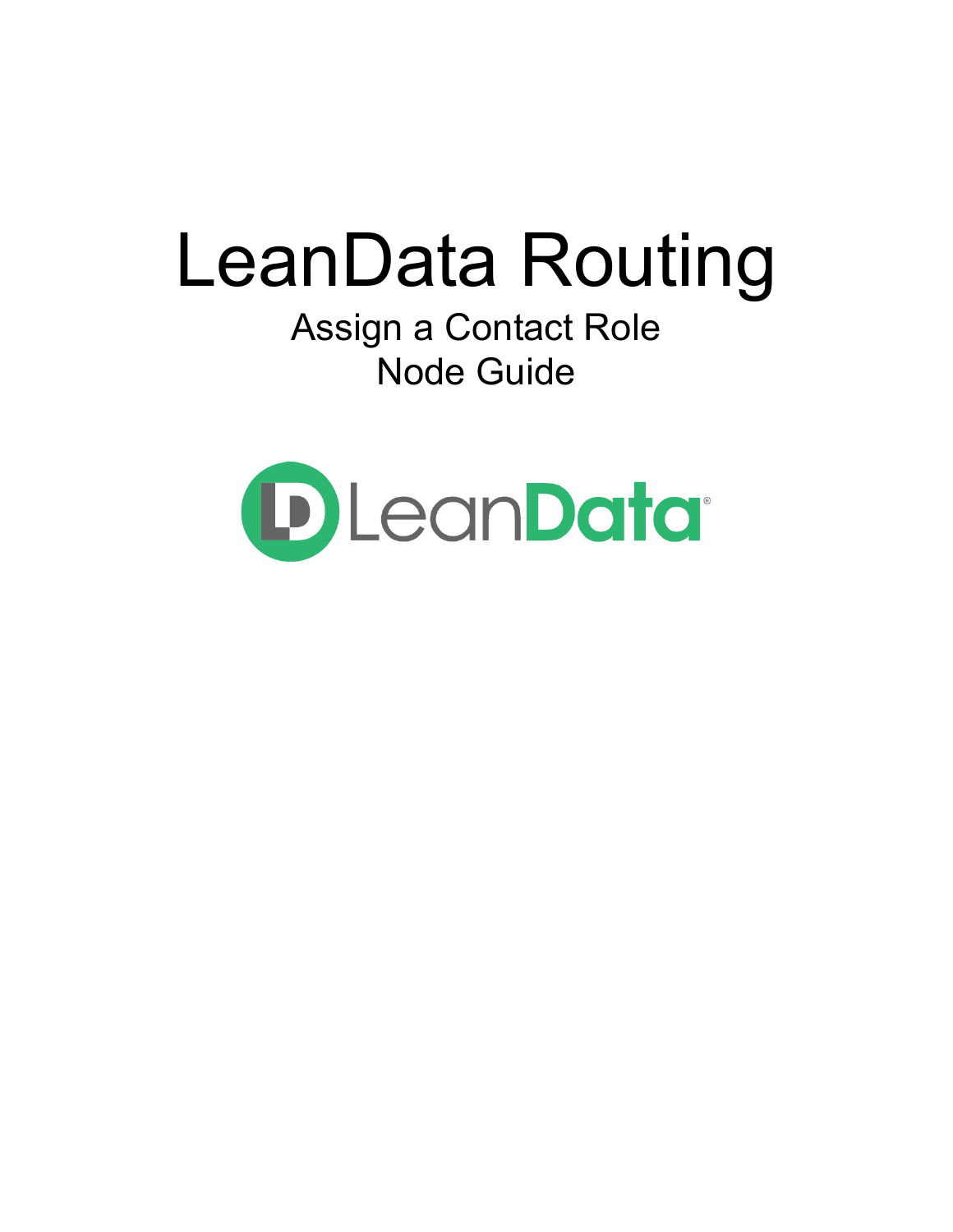

| <b>Overview</b>            | 3  |
|----------------------------|----|
| <b>Email Notifications</b> | 7  |
| <b>Email Recipients</b>    |    |
| <b>Message</b>             | 8  |
| <b>Summary</b>             | 10 |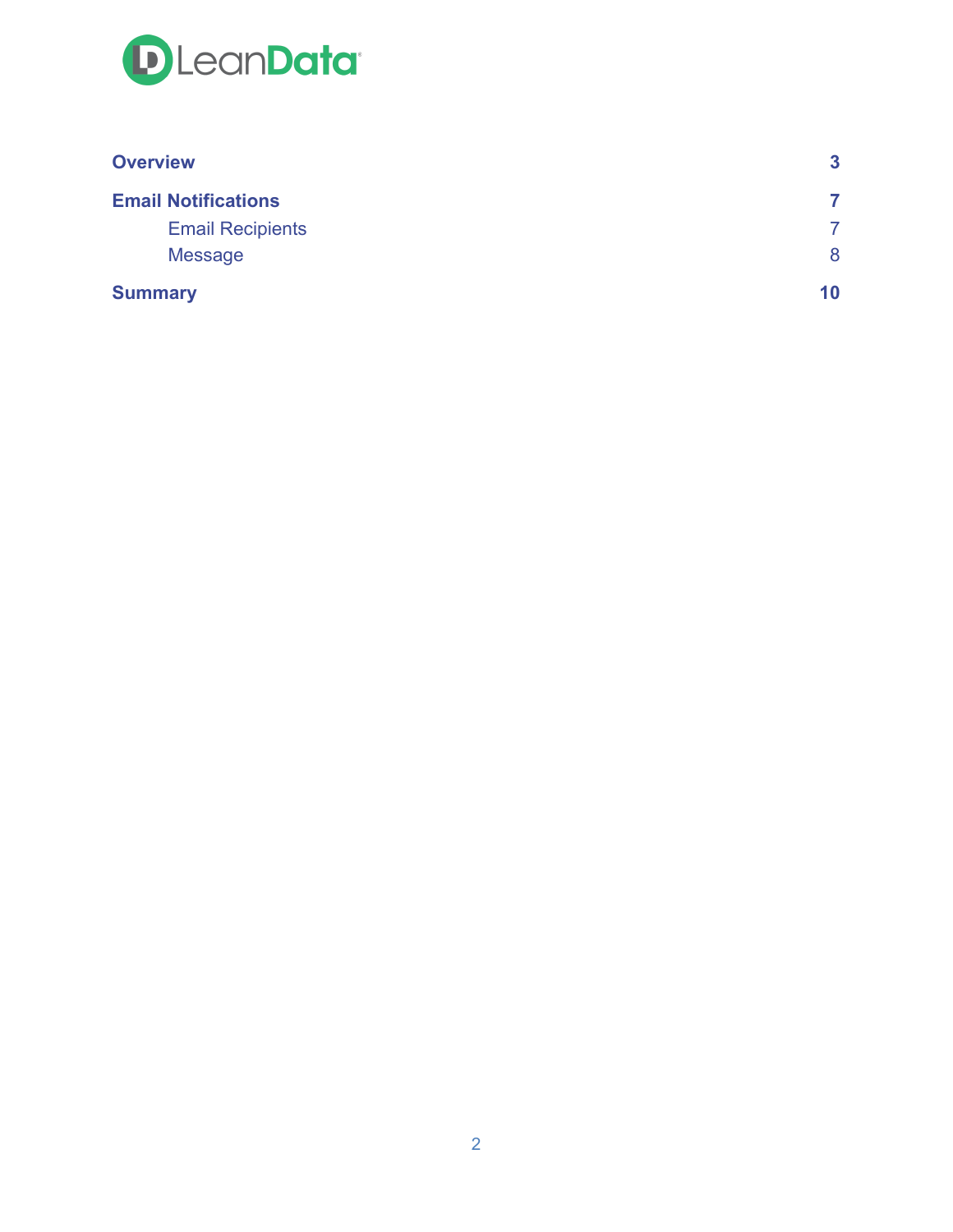

## <span id="page-2-0"></span>**Overview**

The Assign a Contact Role Node gives you the ability to give a Contact a specific Contact Role using your FlowBuilder graph in either Contact Router or Opportunity Router. This will also allow you to replace existing Contact Roles or mark certain Contact Roles as Primary on the Opportunity.



*Example: James is the LeanData administrator for OpenLane Software. After assigning Contacts to the appropriate Owner, some higher priority Contacts should also be given a Contact Role on the open Opportunity. This will help reps understand who are the primary decision-makers and stakeholders for that Opportunity. In Contact Router, after an Opportunity Match node, James uses an Assign a Contact Role Node to ensure that key Contacts are identified on the Opportunity.*

# Configuring Contact Role Rules

In order to assign Contact Roles in FlowBuilder, you will need to first set up Contact Role Rules for LeanData to follow. To access this page, navigate to the **LeanData Dashboard** → **Routing** → **Contacts** (or **Opportunities**) → **Advanced Settings** → **Contact Roles**.

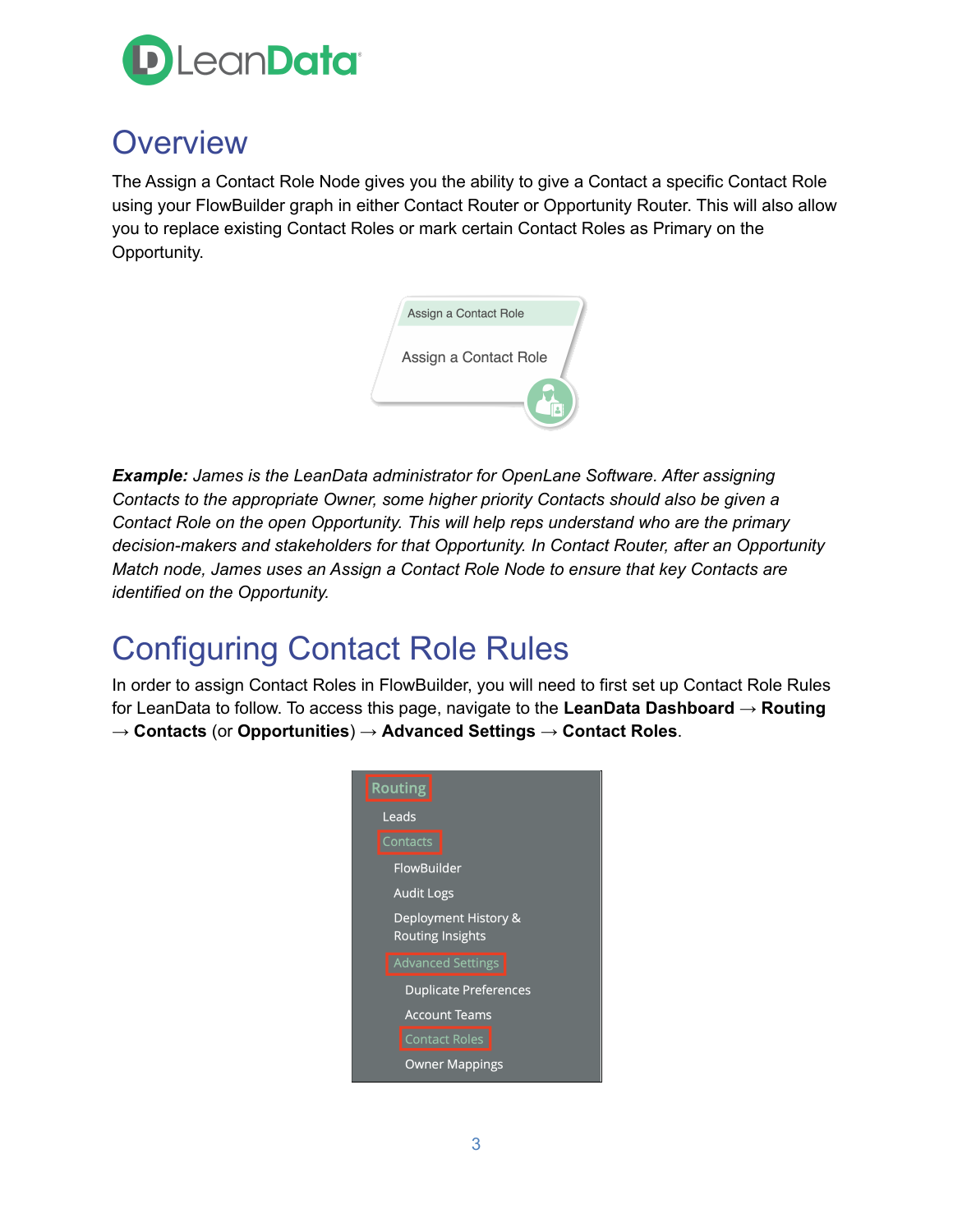

Once on the Contact Roles page, click **Create Rule**, then Select the Contact Role that you would like to define rules for. You will later be able to create rules for other Contact Roles.

| <b>Advanced Settings</b><br><b>Contact Roles</b>    | Lorem ipsum dolor sit amet, consectetuer adipiscing elit, sed diam nonummy nibh euismod tincidunt. |                                                               |
|-----------------------------------------------------|----------------------------------------------------------------------------------------------------|---------------------------------------------------------------|
| <b>Contact Role Rules</b><br>Create Rule            |                                                                                                    |                                                               |
| Order<br>Contact Role                               | Conditions                                                                                         | Primary (?)<br>Replace Existing                               |
| Find and Select Contact Role<br><b>Contact Role</b> |                                                                                                    | Cancel<br>Done<br>Replace Existing Contact(s)<br>Mark Primary |
| Contact Field                                       | Value<br>Operator                                                                                  |                                                               |
|                                                     |                                                                                                    |                                                               |
| $\mathbf{1}$<br>Select Contact Field                | Select Operator<br>Enter Value<br>$\checkmark$<br>$\diagdown$                                      | $\times$                                                      |
| <b>Add Condition</b><br>Rule<br>Logic               | Default                                                                                            |                                                               |

#### **Replace Existing Contacts**

If you would like to replace existing Contacts with that Role on an Opportunity, toggle this option on.

#### **Mark Primary**

If you would like to mark this Contact Role as the Primary Contact Role on an Opportunity, toggle this option on.

After selecting your options, use the dropdowns to define which Contacts should be given this Contact Role. You can add multiple conditions and use the Rule Logic to combine them with AND and OR statements.

Click the **Done** button when you are finished.

You will be taken back to the main Contact Roles page where you can create rules for your other Contact Roles.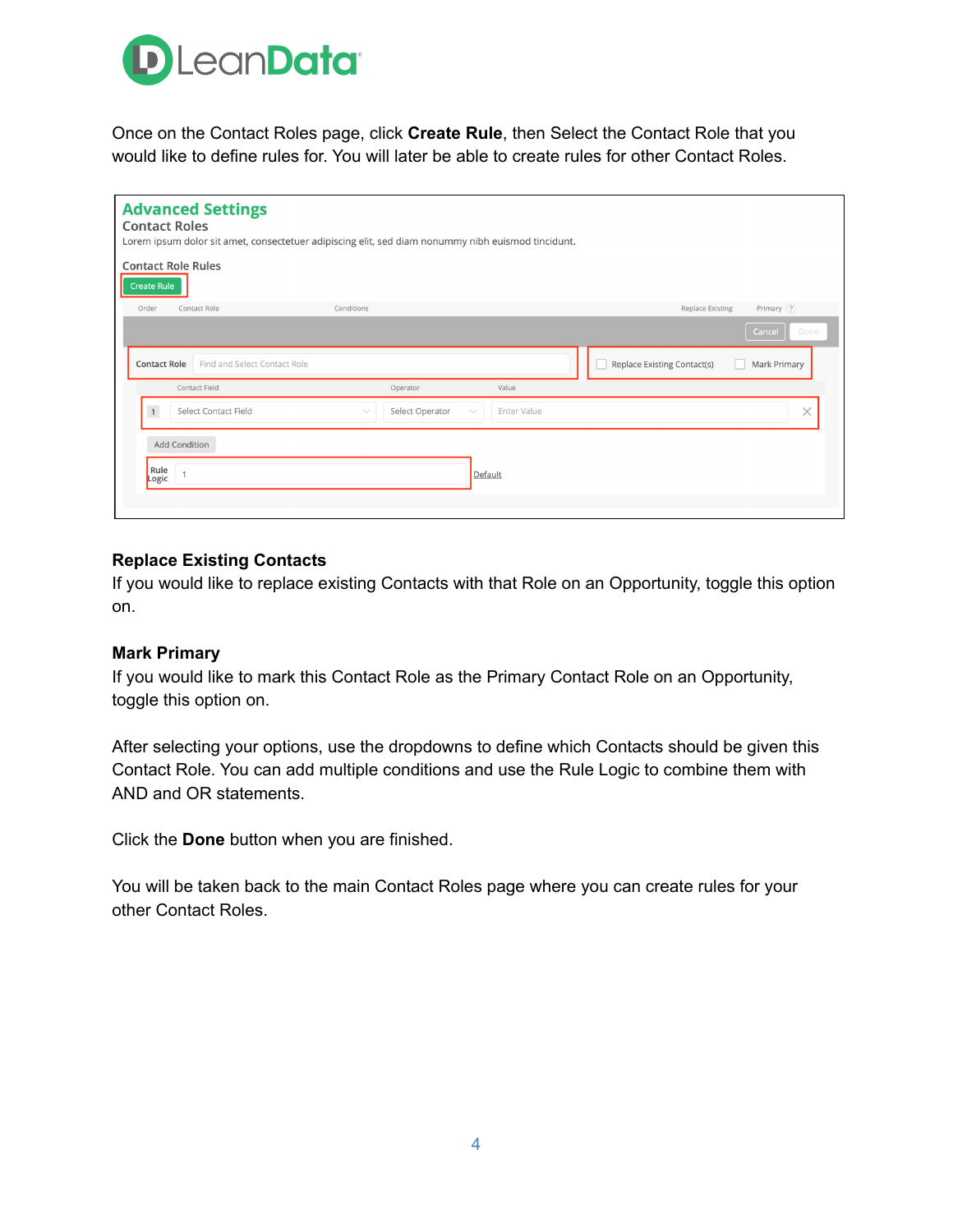

|                                            |                                                       |                                                                                                    | Save Changes<br>Cancel          |
|--------------------------------------------|-------------------------------------------------------|----------------------------------------------------------------------------------------------------|---------------------------------|
| <b>Contact Roles</b><br><b>Create Rule</b> | <b>Advanced Settings</b><br><b>Contact Role Rules</b> | Lorem ipsum dolor sit amet, consectetuer adipiscing elit, sed diam nonummy nibh euismod tincidunt. |                                 |
| Order                                      | Contact Role                                          | Conditions                                                                                         | Primary (?)<br>Replace Existing |
| $= 1$                                      | <b>Economic Decision Maker</b>                        | (Title equals Economic Manager) AND (Custom C not null)                                            | $\bullet$                       |
| 2                                          | <b>Business User</b>                                  | (Lorum ipsum equals Dolor Sit) AND (No Nummy not null) AND<br>(Conseteur equals De Ferut)          |                                 |
| 3                                          | Evaluator                                             | (Nibh Euismod equals Wisi Enim) AND (Erat Volutpat not null)                                       |                                 |
|                                            |                                                       |                                                                                                    |                                 |

LeanData will evaluate these rules in order from top to bottom, and assign a Contact Role based on the first rule that is satisfied. If you would like to set a Default Role in the case that none of the specified Contact Role rules are satisfied, you can set that at the bottom, otherwise no Contact Role will be assigned.

To reorder these rules, you may use the drag handles to the left of each rule.

To delete a rule, hover over the rule you would like to delete and click the **X** icon on the right.

Once you are finished configuring the rules, please remember to click the **Save Changes** button in the upper right.

# Configuring a Assign a Contact Role Node

Once you have created your rules, you can now reference these rules in an Assign a Contact Role Node in FlowBuilder.

| Assign a Contact Role |  |
|-----------------------|--|
| Assign a Contact Role |  |
|                       |  |

In order to use an Assign a Contact Role Node, you will need to have identified a Matched Opportunity via an Opportunity Match Node previously in the graph.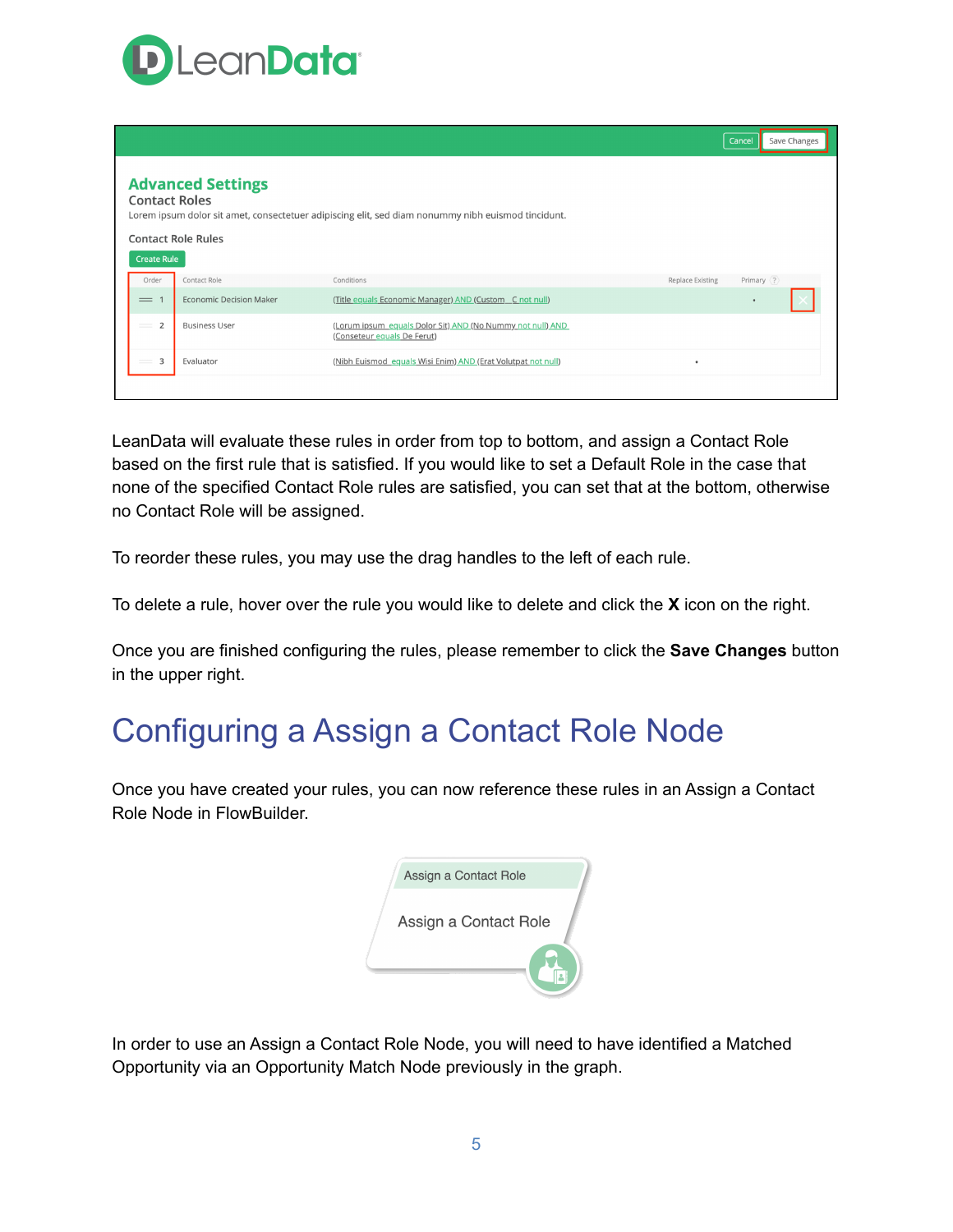

#### **Customization**

You have a number of options to configure the node.

| Node Name      |                                |                                                                                                                                                     |
|----------------|--------------------------------|-----------------------------------------------------------------------------------------------------------------------------------------------------|
|                | Assign a Contact Role          |                                                                                                                                                     |
| Description >  |                                |                                                                                                                                                     |
|                | <b>Contact Role Assignment</b> | Note: If your Contact Role settings were updated since the start of your FlowBuilder session, the conditions and roles below may not be up-to-date. |
| Order          | Contact Role                   | Conditions                                                                                                                                          |
| $\mathbf{1}$   | Economic Decision Maker        | (Title equals Economic Manager) AND (Custom_C not null) AND<br>(Lorum ipsum equals Dolor Sit)                                                       |
| 2              | <b>Business User</b>           | (Dolor equals No Nummy) AND (Consecteur not null) AND<br>(Aliquam Exerci equals Lobortis Nisl)                                                      |
| 3              | Evaluator                      | [Condition(s)]                                                                                                                                      |
| $\overline{4}$ | <b>Decision Maker</b>          | [Condition(s)]                                                                                                                                      |
| 5              | Economic Buyer                 | [Condition(s)]                                                                                                                                      |
|                |                                |                                                                                                                                                     |
|                | Email Notifications (?)        |                                                                                                                                                     |

#### **Node Name**

By default, the Node Name is set to Assign a Contact Role. You can change this label to anything you need. We strongly recommend giving this node a meaningful name so that the purpose of this node is easily determined by someone viewing the graph. This will help others understand the purpose of the node.

#### **Description**

This field is not required but we recommend adding a description to document any customizations made to the node. If someone else needs to take over the management of the graph, the description will help them to understand the goal of the customizations.

#### **Contact Role Assignment**

This section will display all of your configured Contact Role Rules. If you have made changes to the Contact Role Rules recently, you will need to reload the page. Please ensure you save any desired changes before reloading the page.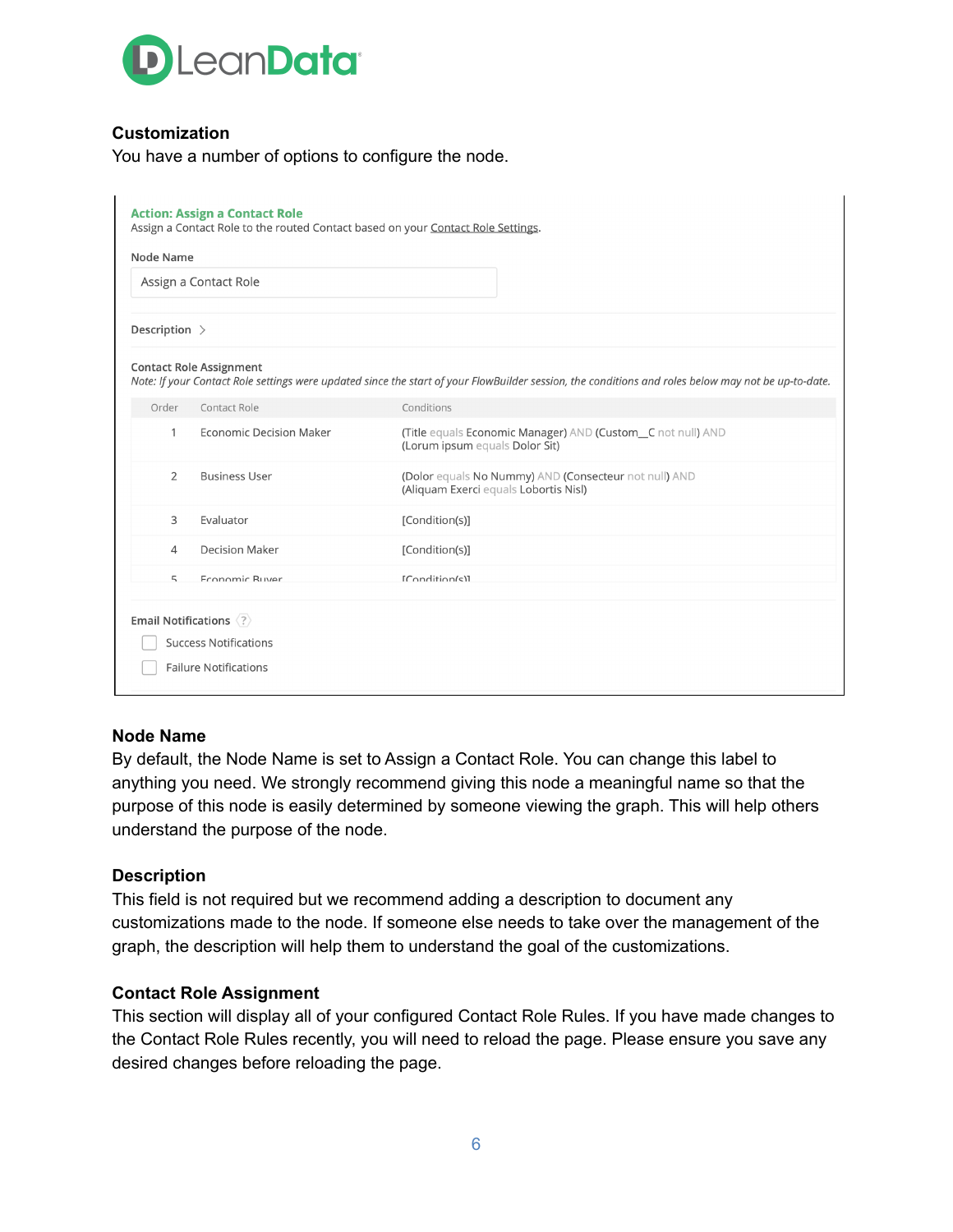

# <span id="page-6-0"></span>Email Notifications

The email notifications allow you to configure how the node can notify Users of either a successful operation or a failure. You can select an existing template or create a new message using Compose Email. To build a Success or Failure Notification you must:

- Pick the recipients
- Select an existing template or compose an email

**Please Note:** The only difference between the Success Notification and the Failure Notification is what triggers the message. If you wish to use both, you will need to configure both types of messages to send.

## <span id="page-6-1"></span>Email Recipients

Use these settings to select Users to send a message that the node operation was either a success or failure:

- **Success Notifications:**
	- Use the Email Recipients section to pick the desired recipients of the notification.
		- **New Owner** This option will send the notification to the new owner of the record.
		- **Previous Owner** This option will send the notification to the previous owner of the record.
		- **Email Addresses -** This option will let you enter additional email addresses separated by a comma.
		- **Additional Recipients** This option lets you send the notification to a User on the record or matched record (if there is one previously matched in the graph).

| Success Notifications        |      |
|------------------------------|------|
| Recipient(s)                 |      |
| New Owner                    |      |
| Previous Owner               |      |
| (7)<br>Additional Recipients |      |
| Email Addresses              |      |
|                              | Done |
|                              |      |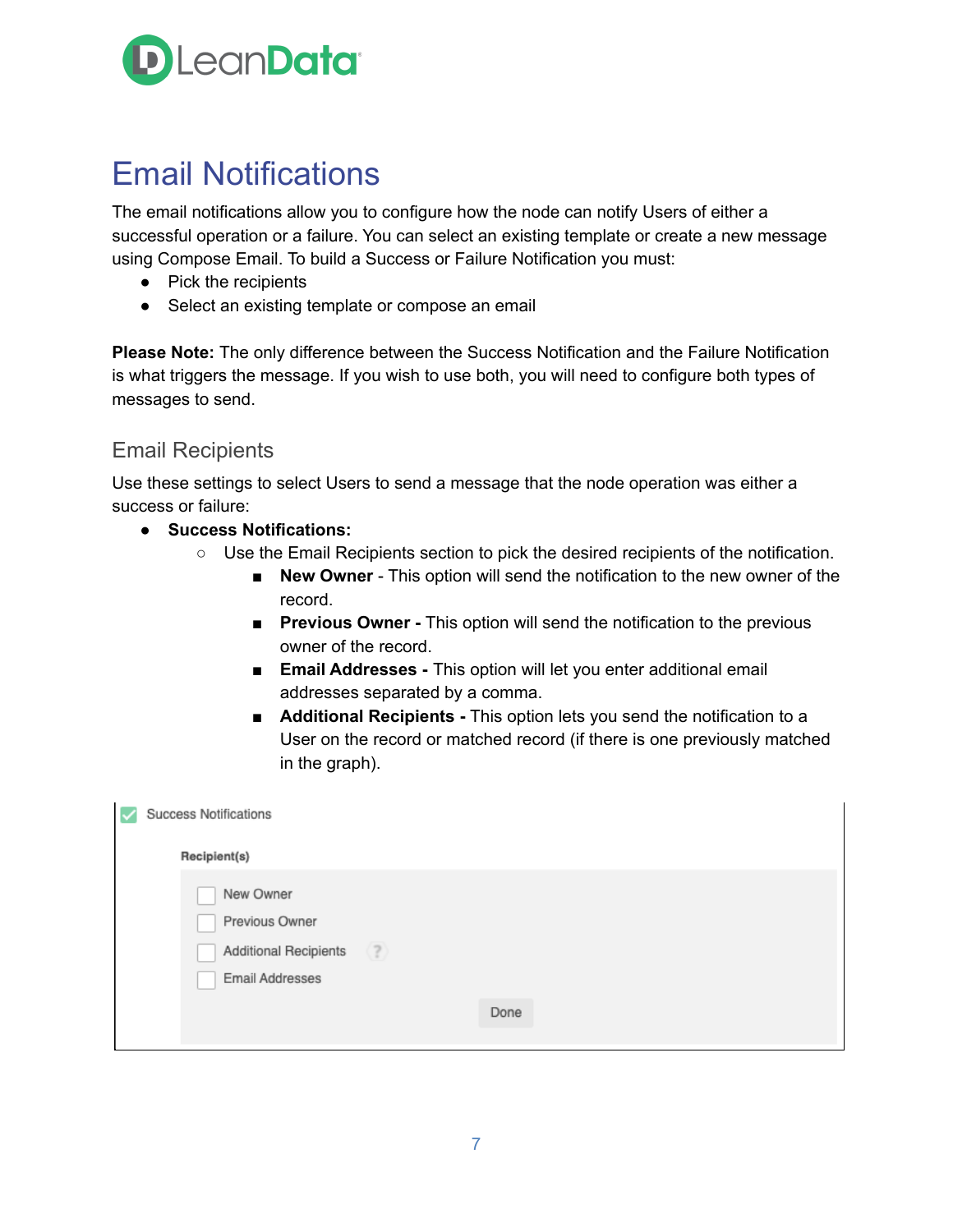

## **Failure Notifications**

- Use the Email Recipients section to pick the desired recipients of the notification.
	- **Email Addresses -** This option will let you enter additional email addresses separated by a comma.

| <b>Failure Notifications</b> |      |
|------------------------------|------|
| Recipient(s)                 |      |
| Email Addresses              |      |
|                              | Done |
|                              |      |

## <span id="page-7-0"></span>Message

In the Message section you will create the email message that the node sends out. You have 2 options:

- **Email Template** Use the email template option to select from your existing email templates in Salesforce.
- **Compose Email** Use the compose email option to build an email notification using field(s) from the Owner, Routed Record, or a link to the audit log for the routed record.

## **Email Template**

When you select the Email Template option, you will be asked to select the desired Salesforce Template. You cannot edit the message in LeanData. You can use the View Template link to view the selected template.

| Message |                           |        |                      |
|---------|---------------------------|--------|----------------------|
|         | Email Template            |        |                      |
|         | Sales: New Customer Email | $\sim$ | <b>View Template</b> |

## **Compose Email**

The Compose Email option allows you to create a new email message in the node. Use the Insert a Field picklist to add fields from the routed record to the message.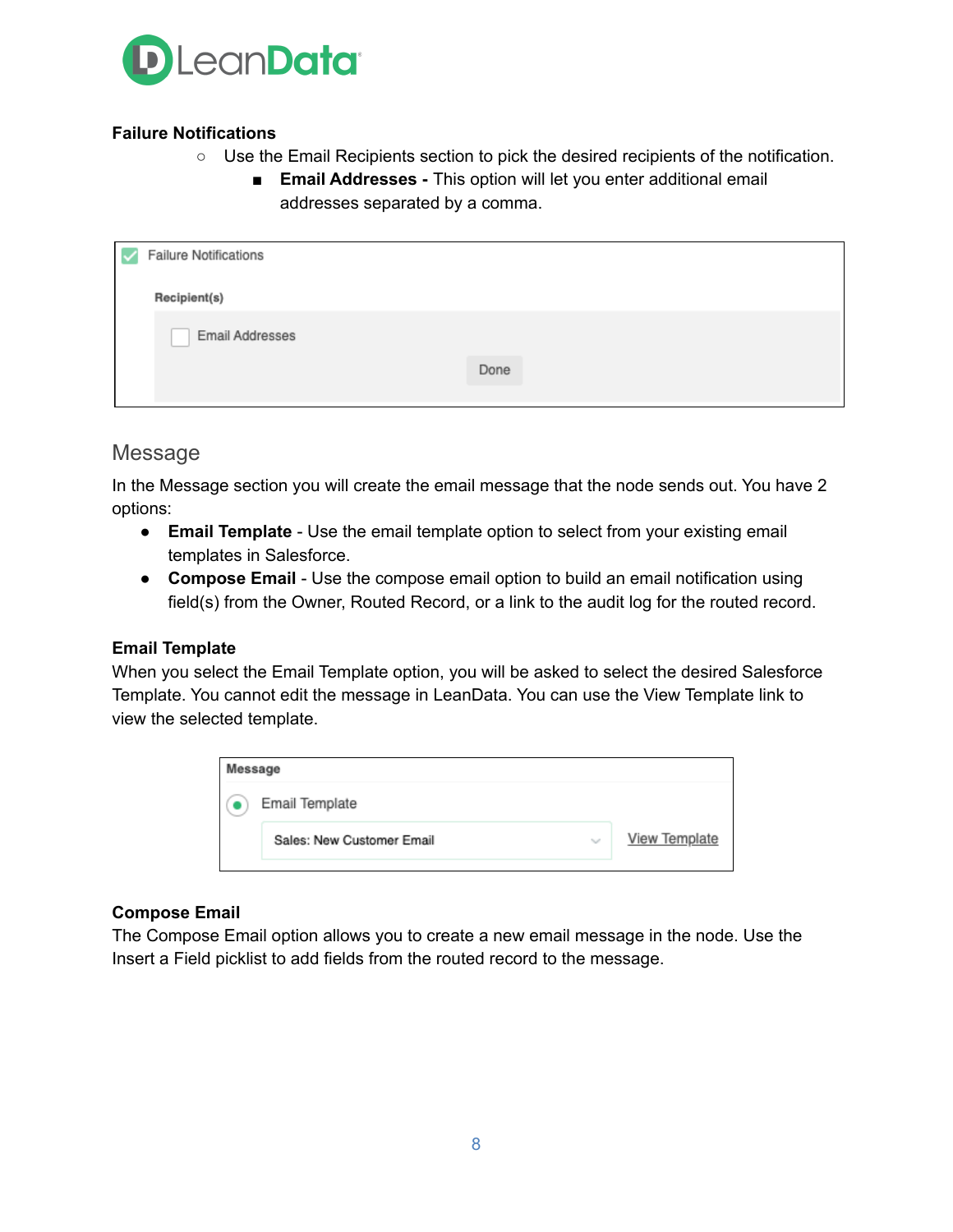

| Compose Email    |        |                      |  |  |
|------------------|--------|----------------------|--|--|
| Insert a Field   | $\sim$ | Insert Relative Date |  |  |
| Create a Message |        |                      |  |  |
|                  |        |                      |  |  |
|                  |        |                      |  |  |

You can insert fields from the routed record or any record related with the matched record. In addition to these fields, you can also insert a link to the audit log for this specific routing action, or to the audit log for every action performed on this record in LeanData. When selecting your field to insert, select either **Audit Log Link** or **Full Audit Log Link** to include the Audit Log URL in your message.

Use the Insert Relative Date to add the date the record was routed or a set number of days before or after after the date the record was actioned.

| <b>Insert - Relative Date</b>                   |                                 |
|-------------------------------------------------|---------------------------------|
| Specify a relative date to insert in the field. |                                 |
| Today (Now)                                     |                                 |
| Day(s)                                          | Today<br>After<br>$\smallsmile$ |
|                                                 | After                           |
|                                                 | Before                          |
| Cancel                                          | Insert                          |
|                                                 |                                 |

#### **Advanced Settings**

The Advanced Settings section gives you fallback options for the routed records and the ability to send the record to the next node of the flow as needed.

> ○ **Next Node:** This option allows the record to proceed to another node in the FlowBuilder graph after the Contact Role has been Assigned. You can also set this node to End of Flow. This will stop routing records at this node instead of sending it to another node.